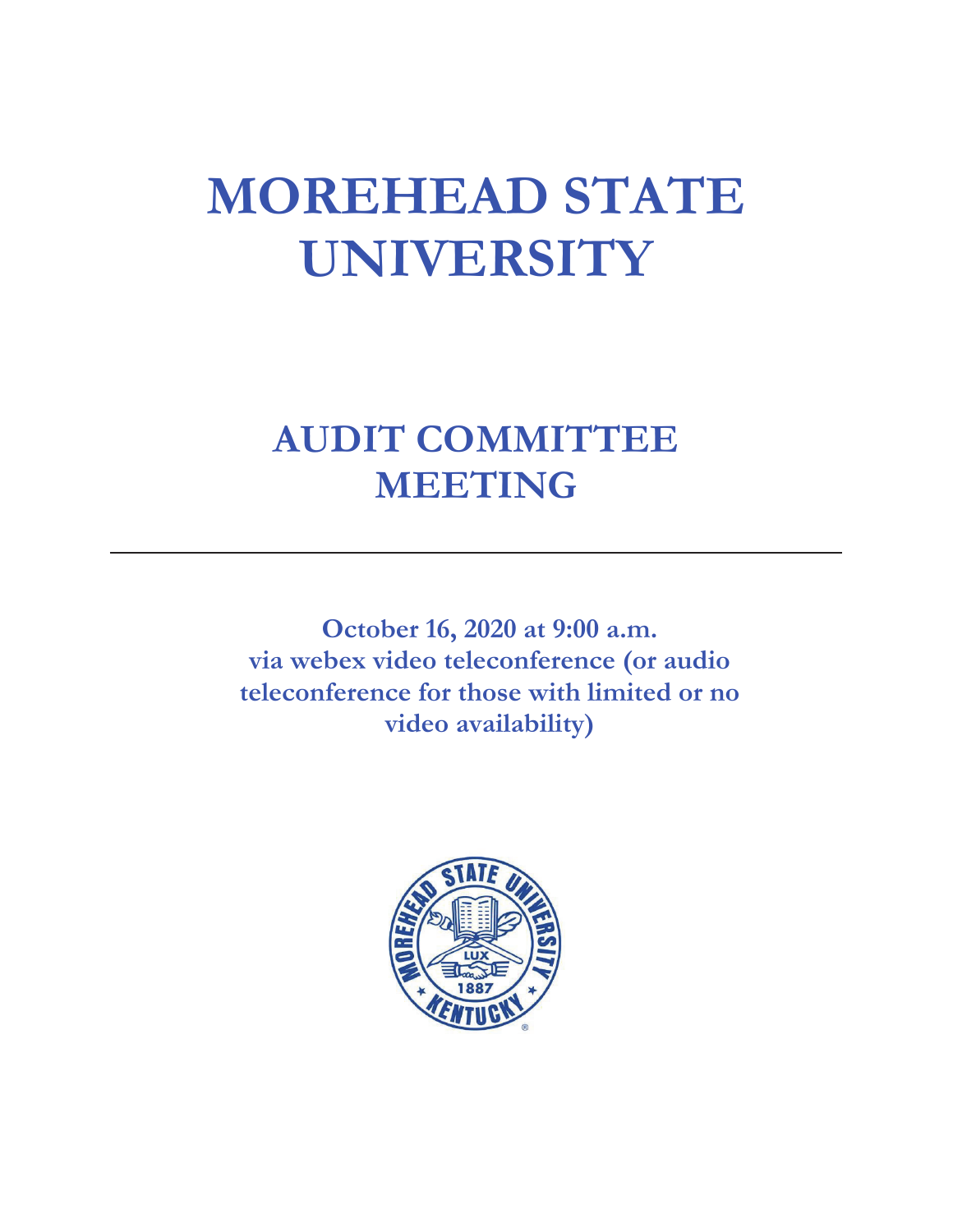# **MOREHEAD STATE UNIVERSITY BOARD OF REGENTS AUDIT COMMITTEE MEETING**

#### **Friday, October 16, 2020 at 9:00 a.m.**

via webex video teleconference (or audio teleconference for those with limited or no video availability)

Committee Members: Committee Chair, Sanford Holbrook Eric Howard Wayne Martin Adam Hinton

#### **AGENDA**

- I. CALL TO ORDER
- II. ROLL CALL
- III. APPROVE MINUTES OF APRIL 16, 2020 AUDIT COMMITTEE MEETING
- IV. RECOMMENDATIONS AND REPORTS
	- A. **Accept 2019-2020 Audit Report**, Mr. David Richard, Dean Dorton Allen Ford, PLLC ............................................... 3
	- B. **Report on Status of Internal Audits**, Mrs. Cynthia Hunt, Internal Auditor
- V. ADJOURNMENT

Agenda materials are available online at<http://www.moreheadstate.edu/bor>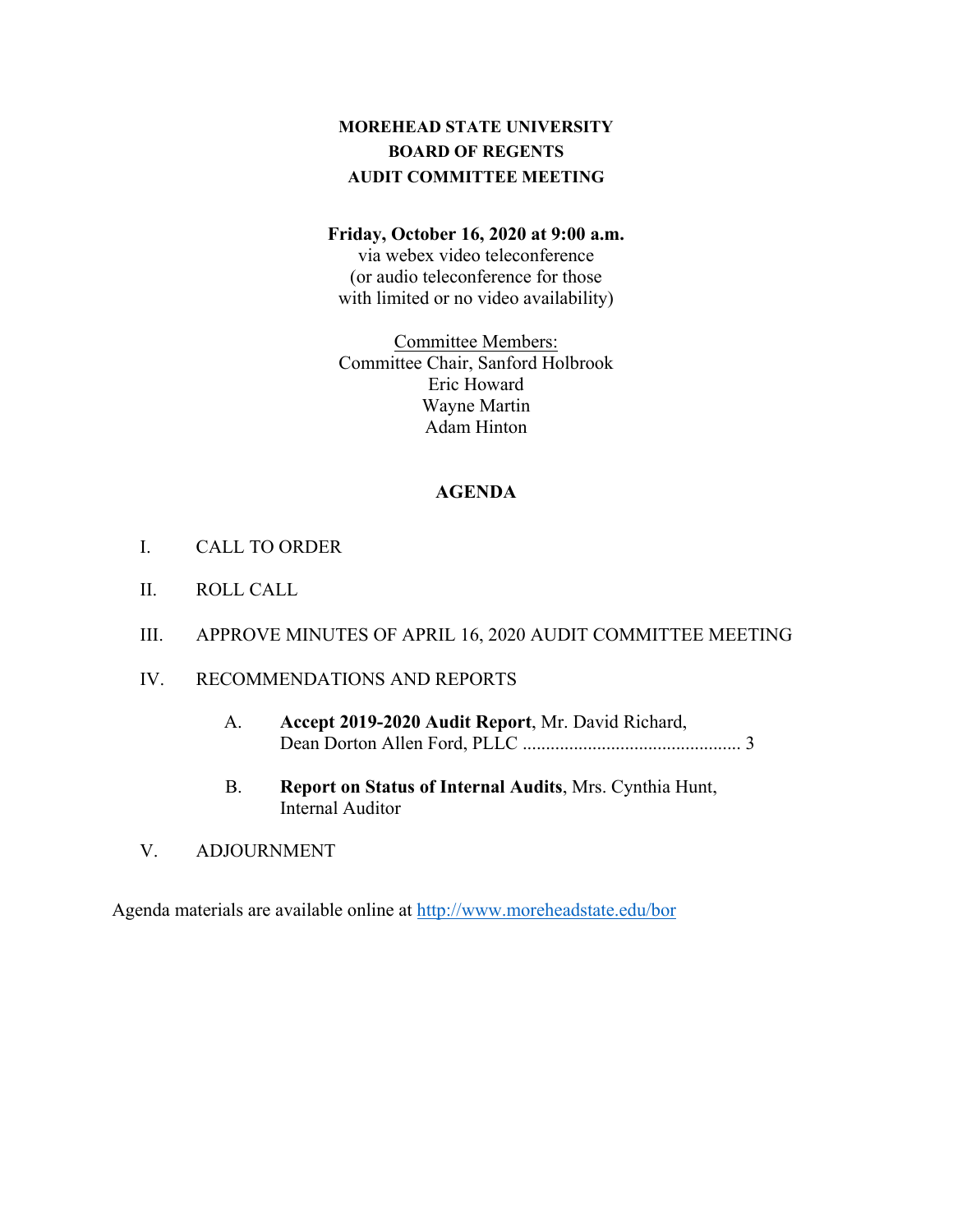# **BOARD OF REGENTS AUDIT COMMITTEE MEETING MINUTES April 16, 2020**

The Audit Committee met on April 16, 2020 at 9:45 a.m. via webex video teleconference, due to social distancing measures put in place by Governor Beshear due to the novel coronavirus.

Audit Committee Chair Wayne Martin presided.

The following Audit Committee members were present: Audit Committee Chair Wayne Martin, Kathy Walker, Eric Howard, and Sanford Holbrook.

Kathy Walker moved to approve the October 18, 2019 Audit Committee Meeting minutes. Sanford Holbrook seconded the motion and the motion carried unanimously.

RECOMMENDATION: That the Audit Committee approve the audit price and the extension of the auditing services contract with Dean Dorton Allen Ford, PLLC, in Lexington, Kentucky, to conduct the required annual audits for Morehead State University for the fiscal year that will end on June 30, 2020.

KRS 164A.570 requires an annual audit to be conducted for all universities in the state system. The bylaws of the Board of Regents provide that the Audit Committee review, evaluate, and recommend to the full Board, an accounting firm to conduct the University's required annual audits. State statutes specify that the auditing firm must be selected through a request for proposal process, and that a personal services contract be issued to engage the firm.

On January 11, 2016, the University issued a request for proposals from qualified public accounting firms to perform the auditing services. As a result of that process, the Audit Committee recommended and the Board approved the appointment of Dean Dorton Allen Ford, PLLC to conduct the annual audits. The contract with the firm was for the fiscal year that ended on June 30, 2016 with the option to extend the contract for four additional one-year periods. The audit fee adjustments for the extension periods will be based on the consumer price index.

The services rendered by Dean Dorton Allen Ford, PLLC for the 2018-2019 fiscal year were satisfactory and in compliance with the terms of the contract. The fee for the 2019-2020 fiscal year will not exceed \$94,700.

MOTION: Sanford Holbrook moved that the Audit Committee approve the recommendation and Kathy Walker seconded the motion.

VOTE: The motion carried unanimously.

RECOMMENDATION: That the Audit Committee approve the minimum scope of the University's audit for the year ending June 30, 2020.

The University is required to have an annual audit conducted of its financial activities. The Bylaws of the Board of Regents specify that the Audit Committee review, evaluate, advise and recommend to the full Board the minimum scope of the annual audit. The University Director of Accounting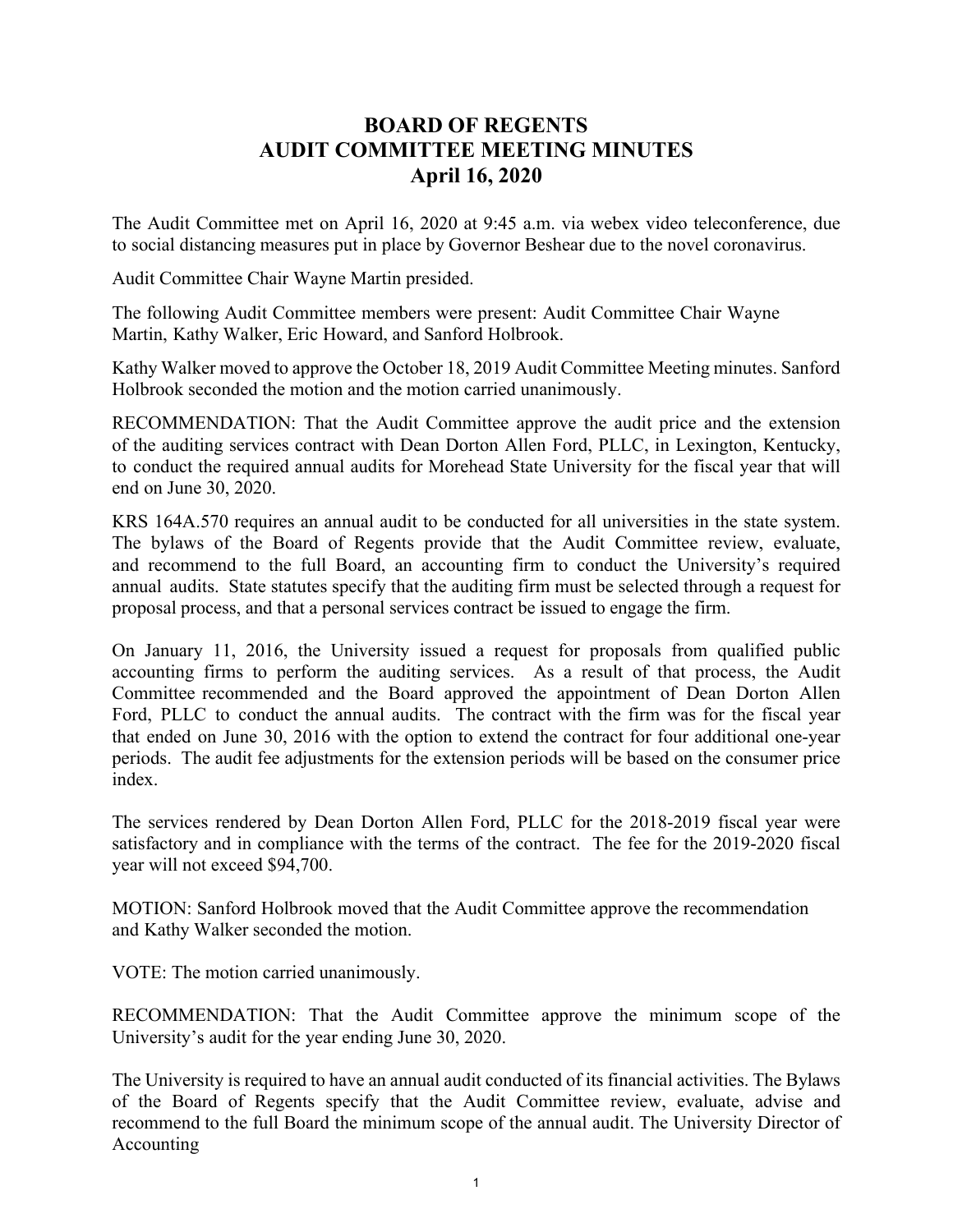and Financial Services and Director of Internal Audits provided an outline of the scope of the audit and stated that the audit will comply with all local, state, and federal audit requirements.

MOTION: Kathy Walker moved that the Audit Committee approve the recommendation and Sanford Holbrook seconded the motion.

VOTE: The motion carried unanimously.

There being no further business to conduct, Eric Howard moved that the meeting adjourn and Kathy Walker seconded the motion. The motion carried unanimously.

Respectfully submitted,

Jacqueline N. Graves

Jacqueline N. Graves, Secretary Board of Regents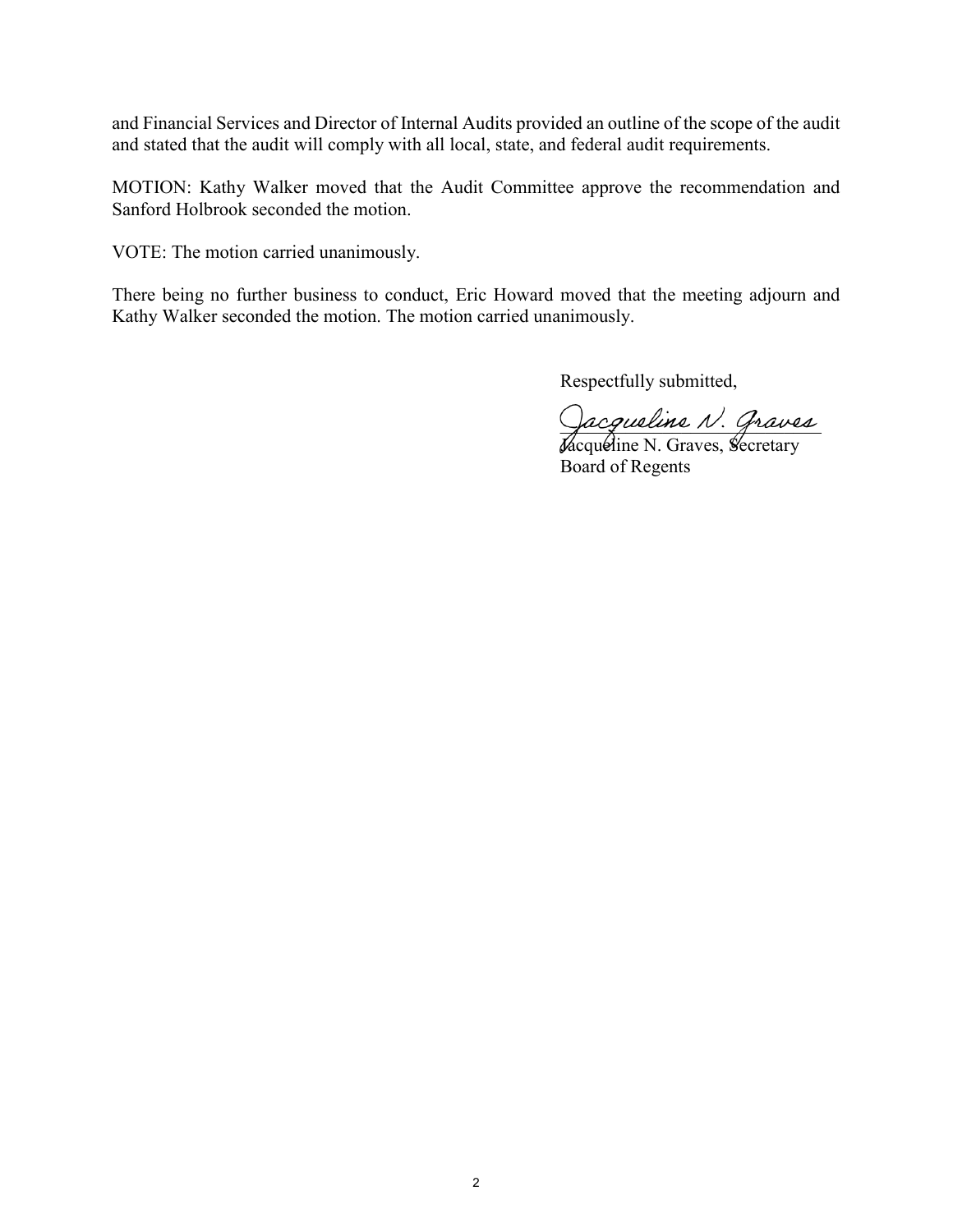### **Recommendation:**

That the Audit Committee accept the audit report for the fiscal year ended June 30, 2020 as presented by Dean Dorton Allen Ford, PLLC.

## **Background:**

KRS 164A.570 requires an annual audit to be conducted by all universities in the state system. The audit is to be conducted by an independent public accounting firm. On April 16, 2020, the Board approved the recommendation of the Audit Committee to appoint the accounting firm of Dean Dorton Allen Ford, PLLC to conduct the 2019-20 fiscal year audit. The Board also approved at that time, the Audit Committee's recommendation for the minimum scope of the audit work to be performed.

Dean Dorton Allen Ford, PLLC has completed the audit for the June 30, 2020 fiscal year. The report was issued with an unmodified opinion on the financial statements. A copy of the audit report has been provided to each member of the Board of Regents.